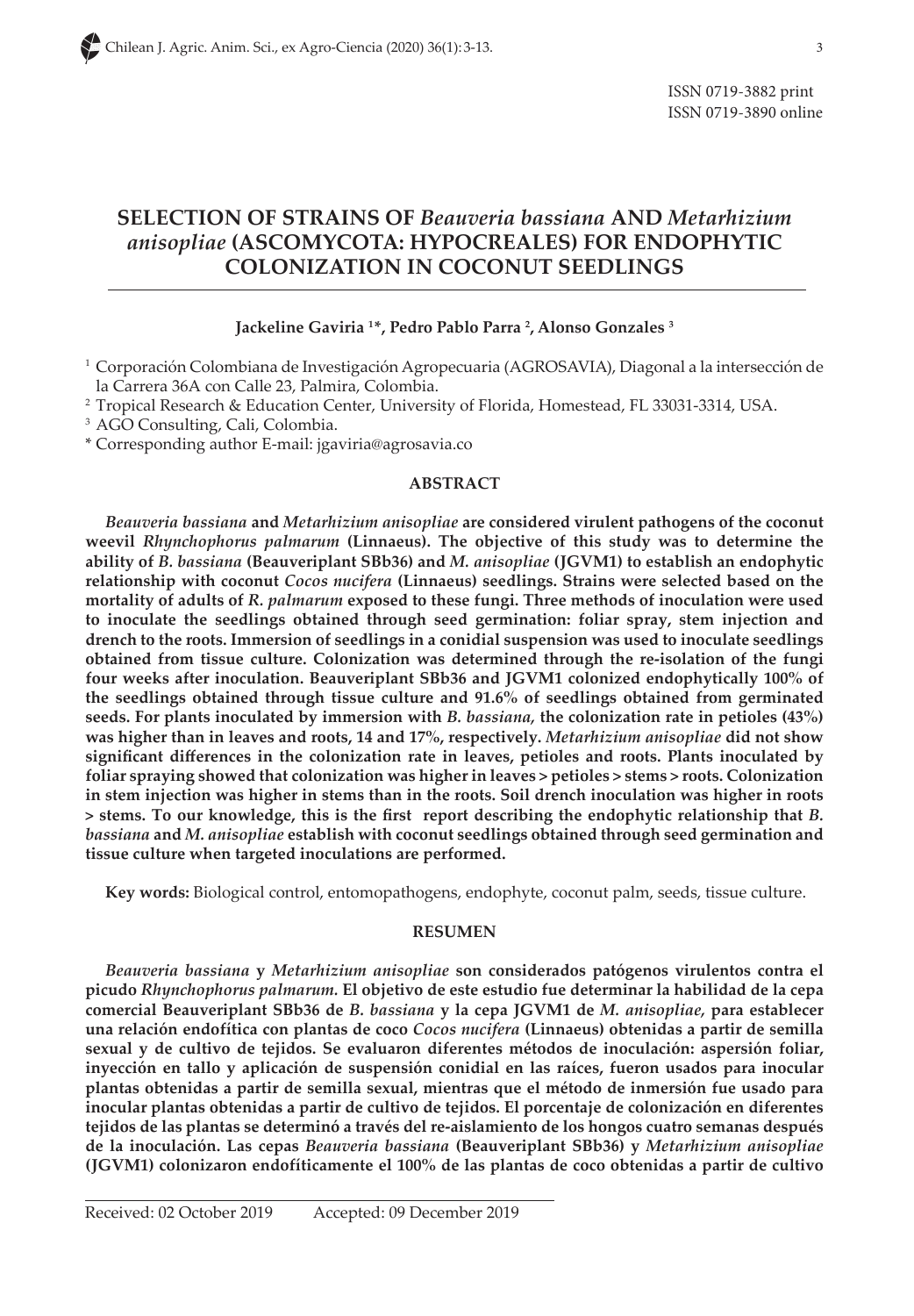**de tejidos y el 91.6% de las plantas de coco obtenidas por semilla sexual. En el presente estudio, se reporta por primera vez que** *B. bassiana* **and** *M. anisopliae* **establecen una relación de endofitismo con plántulas de coco obtenidas a partir de la germinación de semilla sexual y cultivo de tejidos a través de inoculaciones dirigidas.**

**Palabras clave:** Control biológico, entomopatógenos, endófitos, palma de coco, semillas, cultivo de tejidos.

### **INTRODUCTION**

The coconut palm *Cocos nucifera* (Linnaeus) (Arecaceae) is an industrial crop from which several and highly valuated products with important nutritional composition (Manivannan et al., 2018), such as oil, milk, cream, fibers, activated carbon, and coconut water, are obtained. It is also an important source of food and income for small-scale farmers around the world. In Colombia, coconut is especially important for low-income Afro-Colombian communities along the Pacific coast. It is grown under very special conditions (influenced by the tide) where no other agricultural crop is able to grow, becoming almost the only alternative for these communities. Despite its importance, the coconut production in the Pacific region has decreased dramatically due to the American palm weevil (APW) *Rhynchophorus palmarum* (Linnaeus). This insect is the most important coconut pest in many countries of Latin America and the Caribbean (Löhr et al., 2015). The APW attacks not only coconut palms but also a large number of cultivated and wild palms.

In Colombia *R. palmarum* is widely distributed along different coconut and oil palm growing zones (Aldana et al., 2011). It is the main vector of *Bursaphelenchus cocophilus* (Cobb) (Aldana et al., 2011), the nematode associated with the red ring disease (RRD), which is lethal to coconut and other palm species. In addition, APW larval stages cause direct damage to palms by feeding at the base of petioles, inflorescences and stem. The larval feeding causes palm weakening and sometimes palms die because of severe larval damage on meristematic tissue (Oehlschlager et al., 2002; Lohr et al., 2015).

Management strategies against the APW have shown limited success, mainly because this insect develops most of its life cycle inside the plant tissues (Aldana et al., 2011). This behavior makes detection and eradication difficult to achieve. Cultural practices such as mass trapping (Oehlschlager et al., 2002) and eradication of Red Ring Diseased palms (Aldana et al., 2011) are currently the most commonly used management strategies in Colombia. However, these practices are costly and labor intensive. The use of chemical pesticides for the APW management is highly impractical because of the height of palms (Aldana et al., 2011), development of resistance against pesticides, environmental pollution and high costs to farmers. An alternative to reduce the damage caused by larval feeding and transmission of the nematode is the biological control of larval and adult stages of the insect by using entomopathogenic fungus like *B. bassiana* (Bals.) Vuill and *M. anisopliae* (Metsch) Sorokin (Ascomycota: Hypocreales). Despite entomopathogenic fungi are used as biopesticides, this alternative requires recurrent applications and their efficacy depend on environmental conditions, such as temperature, humidity, radiation, among other factors (O'Callaghan et al., 2001). Other biocontrol alternatives that do not have these restrictions are ideal in plantations that require labor-intensive management practices, such as mass trapping and pesticide applications.

The use of entomopathogenic fungi as endophytes may play an important role in plant protection against pest and diseases (Jaber and Ownley, 2017). They could be the most suitable alternative to combat larval stages found inside plants (Azevedo et al., 2000). Fungal species like *B. bassiana* and *M. anisopliae* are often used in the biological control of pests in agricultural crops (Vega et al., 2008; Jaronski, 2010).

The fungus *B. bassiana* is the best studied endophytic fungal entomopathogen (Ownley et al., 2008; Jaber, 2015; Vidal and Jaber, 2015; Greenfield et al., 2016). This fungus has been inoculated in corn (*Zea mays*) to control *Ostrinia nubilalis* (Hübner) (Wagner and Lewis, 2000), in date palm to control red date scale *Phoenicococcus marlatti* (Cockerell) (Gómez-Vidal et al., 2006), in coffee to control the coffee berry borer *Hypothenemus hampei* (Ferrari) (Posada et al., 2007), and in cocoa to control the cocoa pod borer *Conopomorpha cramerella* (Snellen) (Posada and Vega, 2005). In adittion, *B. bassiana* has been inoculated in banana to control the banana weevil *Cosmopolites sordidus* (Germar), showing a damage reduction of 50% caused during immature stages of banana plants (*Musa* spp.) obtained from tissue culture (Akello, 2008).

Another fungus used as endophyte is *M. anisopliae;* this fungus has the ability to colonize rhizomes and roots of plants, such as cabbage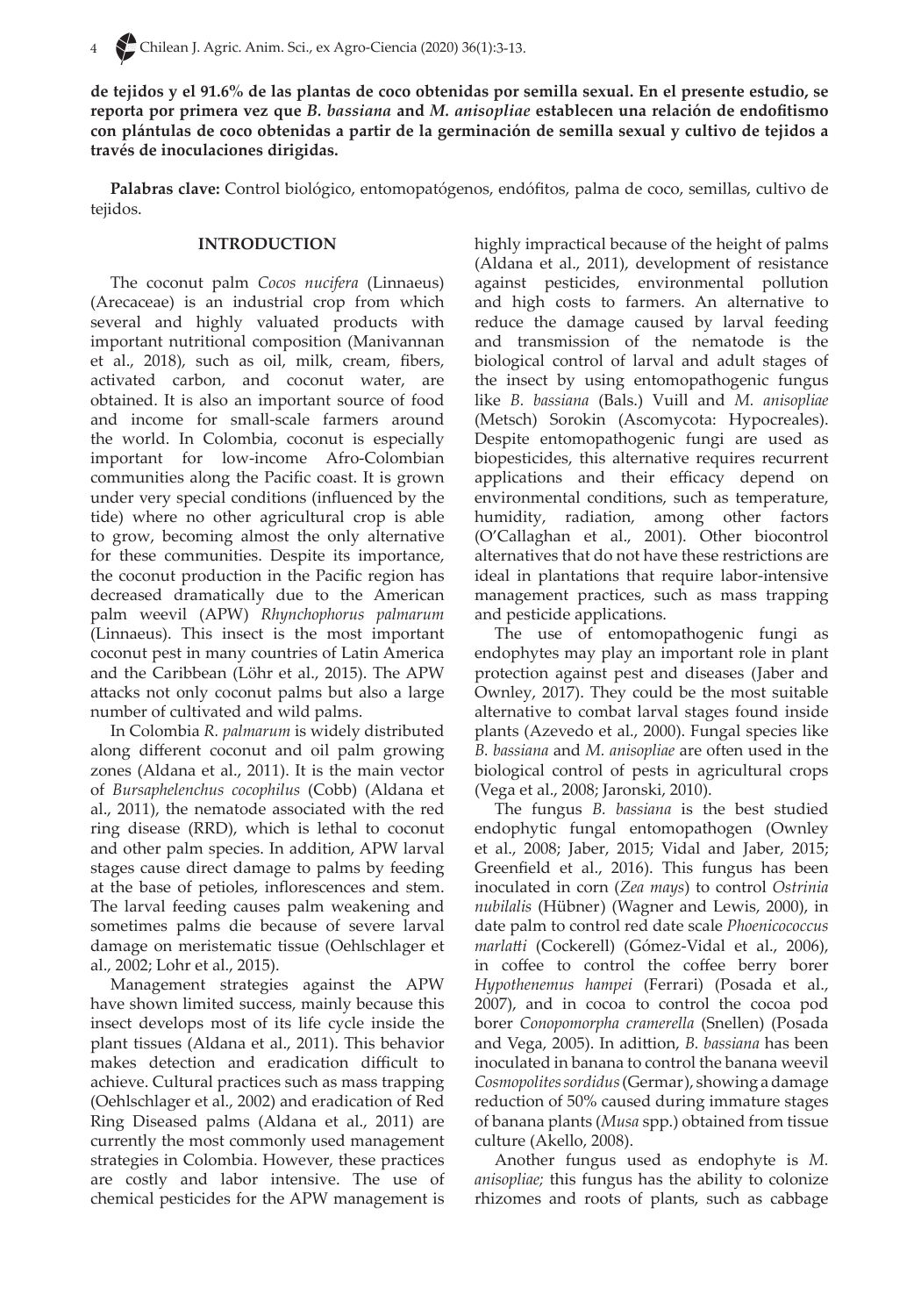(*Brassica oleracea*), fir (*Abies*), tomato (*Solanum lycopersicum*), corn (*Zea mays*) (Hu and Leger, 2002; Bruck, 2005; Garcia et al., 2011), broad bean (*Aphis fabae*) (Akello and Sikora, 2012), and cassava (*Manihot esculenta*) (Greenfield et al., 2016). When *M. anisopliae* was found in corn as an endophyte, it promoted plant development, increased seed germination rate and protected the plant against Coleopteran pests (Kabaluk et al., 2007; Garcia et al., 2011). It has been also shown that this species reduces the larval damage of *Plutella xylostella* (Linnaeus) in *Brassica napus* plants (Batta, 2013).

Based on previous evidence of the beneficial effects of these two fungal species and their use as biological control agents, the objective of this study was to assess the ability of *B. bassiana* and *M. anisopliae* to establish as endophyte in coconut seedlings using different inoculation methods.

# **MATERIALS AND METHODS**

#### **The experiments**

Three experiments were conducted at the International Center for Tropical Agriculture (CIAT) in Palmira (3°30′17″N; 76°21′24″O), Colombia. For all experiments, the inoculum consisted of a conidial suspension adjusted to  $1x10<sup>8</sup>$  conidia mL $^{-1}$ . In the first experiment, the most pathogenic strain of *B. bassiana* and *M. anisopliae* was selected based on the *R. palmarum* adults' mortality when they were exposed to the entomopathogenic fungi. A completely randomized design with six treatments, four replications, and 20 experimental units per treatment was used. The experiment was repeated twice. The second and third experiments consisted of plants inoculated with the most pathogenic strain of *B. bassiana*, and *M. anisopliae*. In both experiments, the control consisted of plants treated with a sterile solution 0.1% Tween 80.

Seedlings derived from tissue culture were inoculated by immersion; a completely randomized design with five replications was used. Seedlings obtained from coconut seeds were inoculated using three inoculation methods (foliar spraying, stem injection and soil drench). A complete randomized block design with four replications was used.

#### **Entomopathogenic fungi**

Two isolates of *B. bassiana* (Beauveriplant strain SBb36 and Mycotrol strain GHA produced by Sanoplant® and Laverlam S.A, respectively) and two isolates of *M. anisopliae* (Metarhiplant and Metatropico strain 9236 produced by Sanoplant® and Tropic microbial solutions, Cenicafé, respectively) were obtained from

commercial sources and reactivated on adults of *R. palmarum* (Akello et al*.,* 2009). The reactivation was carried by diluting commercial strains in a 0.1% Tween-80 solution to obtain a concentration of 1x108 conidia mL-1. Five adult females of *R. palmarum* were immersed into the suspension for five minutes and then placed individually inside a 90 mm sterile Petri plate with sterile moist filter paper at the base for two weeks. The Petri plates were inspected on daily basis, and insects showing mycosis were removed to re-isolate the fungus.

A third isolate of *M. anisopliae* (JGVM1) was obtained directly from adults of *R. palmarum* collected in the main coconut growing area on the Colombian Pacific coast (01°48′24″N; 78°45′53″O, Tumaco, Nariño). A total of 150 adult weevils were captured using pheromone-baited traps, properly packed and taken to the laboratory. Isolation was performed following the method proposed by Goettel and Inglis (1997): dead insects were sprayed superficially with alcohol 70% for 20 seconds, 5% sodium hypochlorite for two minutes and three final washings with sterile distilled water. Thereafter, insects were placed in individual humid chambers at  $25 \pm 3$ °C in complete darkness during 20 days or until the fungus sporulated. Insects showing mycosis were removed from the humid chamber. The spores were collected by scraping the surface with a sterile needle. Fungal identification was based on morphological features, following the taxonomic keys proposed by Barnett and Hunter (1998) and Humber (1997).

Monosporic cultures of each strain (commercial and native) were prepared according to the protocol developed by Alvarez et al. (2005), and used as a source of inoculum for all experiments. Spores from the pure sporulated culture were taken and placed into 1 mL of a 0.1% water solution of Tween-80 and vortexed for 10 seconds. Then, 100 μL of spore suspension was plated on 3% Noble agar (Sigma Aldrich, San Luis, Missouri, USA) and incubated for 24 hr at  $25 \pm 3$ °C in the dark. A single germinated spore was picked and transferred to yeast malt agar medium (YMA, Sigma Aldrich), containing 2 mg  $L^{-1}$  of tetracycline, 2 mg  $L^{-1}$  streptomycin and 2 mg L-1 penicillin (Posada et al., 2007). The culture was allowed to grow during four weeks at  $25 \pm 3^{\circ}\text{C}$ and L12:D12 photoperiod. Monosporic cultures were used as source of fungi for all tests on insects and plant material.

#### **Inoculum preparation**

Sporulated monosporic cultures of each strain were prepared individually on laminar flow chamber. Conidia were removed from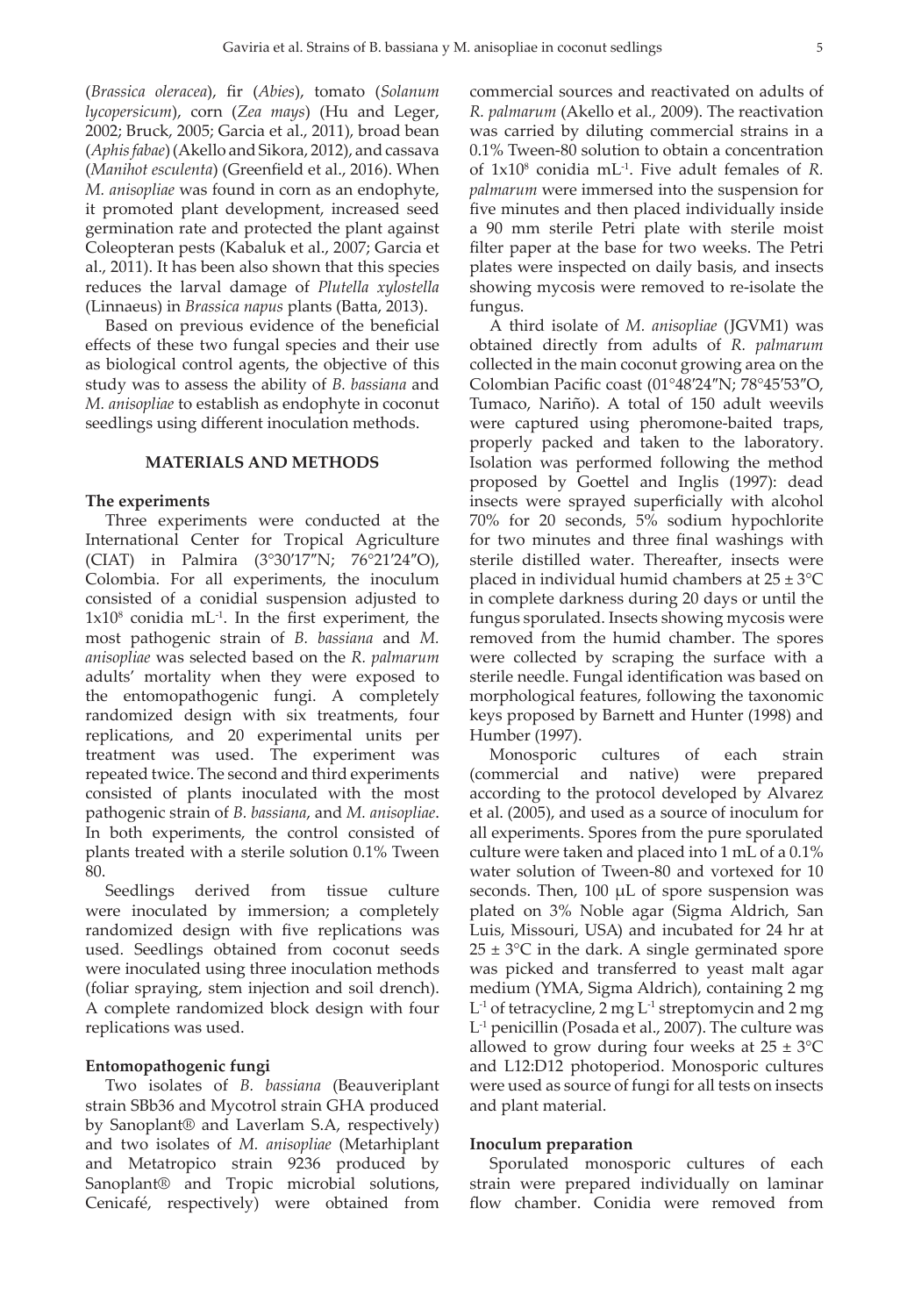the surface of the medium and suspended in 10 mL of 0.1% Tween-80 and vortexed for one minute. Excess of mycelium was removed by filtering the solution through sterile cheesecloth. Serial dilutions from  $10^{-1}$  to  $10^{-4}$  were prepared to facilitate spore counting using a Neubauer chamber (ThermoFísher Scientific, Colombia). The solution was adjusted to a final concentration of  $1x10^8$  conidia mL<sup>-1</sup>.

Purity and viability was estimated for each strain. The purity test was conducted by plating 100 µL of the 10-4 spore dilution on YMA medium and incubated for seven days at  $25 \pm 3^{\circ}$ C in complete darkness. Purity was determined by counting the number of colony forming units (CFU) of the entomopathogenic fungi in relation to the total number of CFU present in the Petri dish (Marín and Bustillo, 2002). A viability test was conducted by plating  $5 \mu L$  aliquots ( $10^{-3}$ ) dilution) in five points of a Petri dish containing 1.5% noble agar and incubated at  $25 \pm 3^{\circ}\text{C}$  in complete darkness for 24 hours. After 24 hours a drop of lactophenol blue was added to stop germination. Germinated spores were counted by randomly selecting 3 groups of 100 conidia. Results were expressed as percentage (Marín and Bustillo, 2002).

### **Isolates selection**

The most pathogenic isolates of *B. bassiana* and *M. anisopliae* were selected based on the mortality of adults of *R. palmarum*. The weevils were collected using pheromone-baited traps in sugarcane fields; insects were 3.5-4 cm in length and weighed 1.5-2.0 g. After capture, insects were quarantined in laboratory for 15 days. Prior to inoculation, insects were individually washed with tap water and surface disinfested with sodium hypochlorite 0.5% for two minutes, followed by three washings with sterile distilled water. The experiment was conducted using a completely randomized design, with six

treatments and four replications, including a control treatment (Table 1). Twenty experimental units per treatment were used.

To ensure contact of weevils with entomopathogenic fungi, each insect was immersed during two minutes in a 50 mL suspension containing  $1x10^8$  conidia mL<sup>-1</sup>. This procedure was performed for each fungal strain of both species. Controls consisted of immersion of weevils in a solution of 0.1% Tween-80 for two minutes. Each insect was individually transferred to translucent plastic boxes (120 X 100 X 70 mm, Darnel, Selloplus ®, Ajover S.A., Bogota, Colombia), with an opening covered with a sterile mesh in the lid to facilitate aeration. Each box contained 10 g of wet sugar cane sawdust and 5 cm piece of sugar cane previously autoclaved for 20 min at 120ºC and 20 psi. Plastic boxes were maintained in the incubator at  $28 \pm 2^{\circ}$ C and L12:D12 photoperiod for three weeks. Plastic boxes were evaluated every 24 hours. Dead insects were counted and removed from boxes and transferred to humid chambers to facilitate fungal sporulation. The sawdust and sugar cane pieces were replaced on weekly basis.

# **Inoculation of coconut seedlings obtained from tissue culture**

Coconuts seedlings were obtained in the laboratory by using a zygotic embryos rescue procedure according to Rillo (2004). Three months old seedlings with three true leaves were transferred individually to 50 mL of liquid medium Y3 (Eeuwens, 1976). Seedlings were covered with plastic bags to facilitate acclimation and root development. Afterwards, plants were maintained under laboratory conditions at 27 ± 2°C with a photoperiod L12: D12 during four additional weeks.

Five month-old plants were removed from the medium and washed with tap water for five minutes. Each plant was inoculated separately by

| <b>Strain</b> | Fungi                  | Source                                                                    | Company                                          |
|---------------|------------------------|---------------------------------------------------------------------------|--------------------------------------------------|
| SBb36         | Beauveria bassiana     | Beauveriplant                                                             | Sanoplant®                                       |
| <b>GHA</b>    | Beauveria bassiana     | Mycotrol                                                                  | Laverlam S.A                                     |
|               | Metarhizium anisopliae | Metarhiplant                                                              | Sanoplant <sup>®</sup>                           |
| 9236          | Metarhizium anisopliae | Metatropico                                                               | Soluciones microbianas del<br>trópico (Cenicafé) |
| IGVM1         | Metarhizium anisopliae | Field collection of<br>Rhynchophrous<br>palmarum from Tumaco,<br>Colombia |                                                  |

**Table 1.** *Beauveria bassiana* **and** *Metarhizium anisopliae* **strains evaluated for pathogenicity and their source.**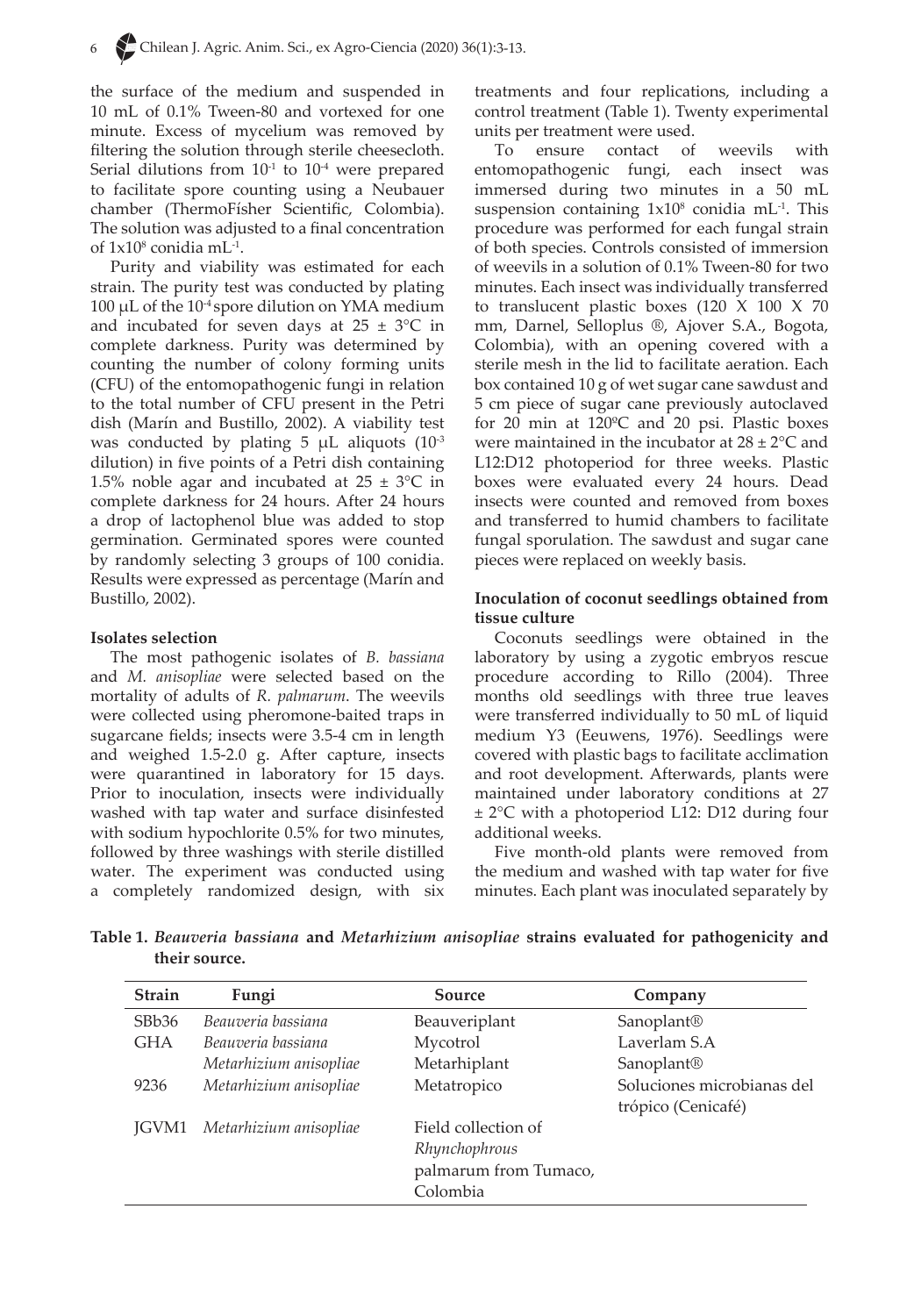immersion during one hour in 600 mL of a conidial suspension of *B. bassiana* and *M. anisopliae* strains selected. Seedlings in the control treatment were immersed during one hour in a sterile solution of 600 mL of 0.1% Tween-80. After inoculation, plants were transferred individually to 3000 mL plastic bags containing sterile substrate and maintained under greenhouse conditions (22-30°C with natural light). After four weeks, seedlings were tested for the presence of the two inoculated entomopathogenic species.

# **Inoculation of coconut seedlings obtained from coconut seeds**

Five-month-old seedlings were obtained from a "hybrid" population of palms from the Pacific Coast (Tumaco) in Colombia. Before plants were introduced to the greenhouse for sowing, coconuts were treated with low doses of the fungicide tebuconazole (Folicur ®) and the insecticide Malathion, as a phytosanitary measure. After treatment, germinating seeds were transplanted into 10 kg pots with sterile substrate and maintained under greenhouse conditions (22-30°C with natural light) for six months before inoculation. Seedlings were irrigated every 48 hours and fertilization was applied as required. Twelve-month-old seedlings were inoculated with conidial suspensions of *B. bassiana* and *M. anisopliae* selected, by the following methods 1) foliar spray, 2) stem injection, and 3) soil drench (Posada et al., 2007).

For foliar spray application, 10 mL conidial suspension  $(1x10<sup>8</sup>$  conidia mL<sup>-1</sup>) was applied directly to leaves with a hand-held spray bottle. Each pot was covered with alumina foil during inoculation to prevent conidial suspension runoff to the soil. Each inoculated plant was covered with a sterile plastic bag for 24 hours to maintain a high humidity level and facilitate fungal growth. Control treatment consisted of seedlings sprayed with a 0.1% Tween-80 sterile solution.

In the stem injection method, seedlings were injected at the base of the stem with 30 μL of a conidial suspension  $(1x10^8 \text{ conidia } mL^{-1})$ or 0.1% Tween-80 (control) using a Hamilton syringe (Hamilton®, Nevada, USA). To facilitate inoculation, a tiny hole was previously made with a 21 G sterile disposable hypodermic needle (RYMCO©, Barranquilla, Colombia). After inoculation, the wound was covered with waxed film (Parafilm, Bemis NA, Neenah, Wisconsin) to prevent contamination with external microorganims.

For the soil drench method, plants were inoculated by drenching 10 mL of a conidial suspension  $(1x10<sup>8</sup>$  conidia mL<sup>-1</sup>) around the root area. Control seedlings received 10 mL solution

of 0.1% Tween-80 solution as described above.

After inoculation, all plants were maintained under greenhouse conditions for four weeks. A complete randomized block design with four replicates per treatment was used.

### **Detection of** *M. anisopliae* **and** *B. bassiana* **as endophytes**

Four weeks after inoculation, both tissue cultured seedlings and seedlings from seeds were removed from the substrate and rinsed thoroughly with tap water to remove excess substrate. From each plant, two random leaves were taken (3 segments per leaf: proximal, distal and basal), two tissue sections collected from the base and the middle of the stem, two petiole sections, and three sections of roots were surface sterilized in a laminar flow chamber with 0.5% solution of sodium hypochlorite for two minutes, 70% ethanol for two minutes and then rinsed three times with sterile distilled water (Posada et al., 2007). An aliquot of the last rinse was spread on YMA medium to determine the success in removal of epiphytic microorganisms. Ten segments from each portion of leaf, petiole, stem and roots (2-4 mm long) were put in 90 mm Petri dishes containing YMA medium supplemented with 2 mg  $L^{-1}$  of tetracycline, 2 mg  $L^{-1}$  of streptomycin and  $2 \text{ mg } L^1$  of penicillin. The petri plates were incubated at  $25 \pm 3$ °C for three weeks and each fragment was visually examined on a daily basis. Growth of entomopathogenic fungi and other contaminants were recorded to establish colonization rates. For each sampled tissue, the colonization rate was calculated according to the number of segments colonized by *M. anisopliae* or *B. bassiana* in relation to the total number of plated segments. Seedlings obtained from tissue culture did not have a well-developed stem this should be a comma rather than a period therefore, only leaves, petioles and roots were evaluated.

#### **Statistical analysis Isolates selection**

The block effect was determined by using a proportions homogeneity test. To select the most pathogenic isolates, data corresponding to mortality were analyzed using an analysis of variance (ANOVA). Prior to analysis, mortality rates were mathematically transformed (arcsine). Normality of the transformed data and variance homogeneity were tested and confirmed. Significant differences found between treatments were separated using the Tukey test ( $p < 0.05$ ). Lethality time of LT50 and LT80 were estimated by a simple regression analysis. The cumulative mortality was compared with the time elapsed since the inoculation time.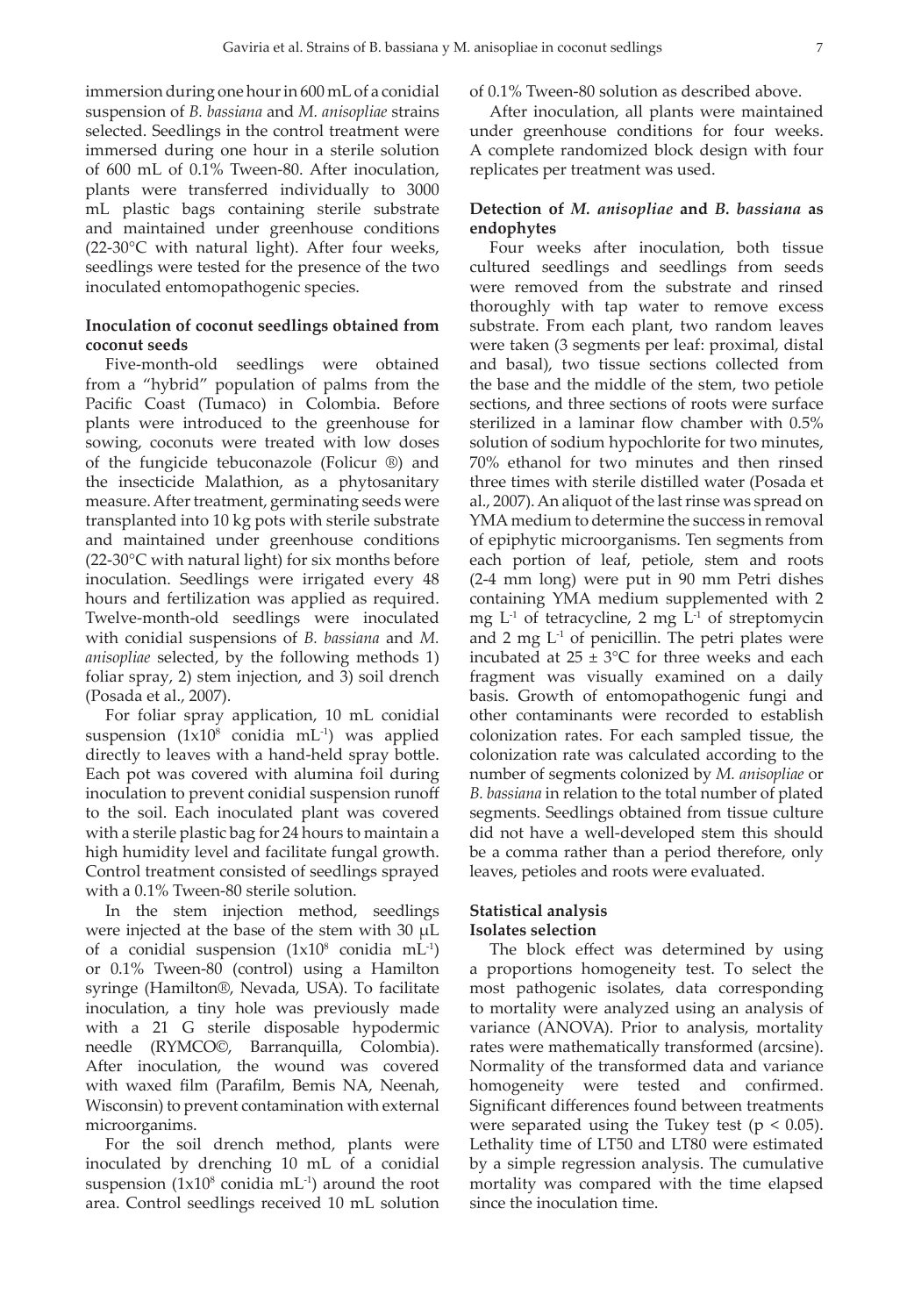### **Inoculation of coconut seedlings**

Colonization rates of each fungal strain with the different inoculation methods were analyzed using a logistic regression. The colonization rate of plant organs obtained from sexual seeds was analyzed using a proportion of homogeneity test (R version 3.0.0., 2013)

# **RESULTS AND DISCUSSION**

After the reactivation of strains of *B. bassiana* and *M. anisopliae* using adult females of *R. palmarum*, the conidial viability of the five isolates was as follows: 95.4% (JGVM1); 90.6% (Metarhiplant); 89.3% (Beauveriplant strain SBb36); 78.3% (Mycotrol GHA) and 92.5% (Metatropico strain 9236). Purity was above 98% for all strains.

#### **Isolates selection**

Isolates from the two entomopathogenic fungi used in this study showed significant differences in weevil mortality 15, 18 and 19 days after inoculation  $(\text{day } 15: F = 5.707, df = 4, P = 0.005; day 18: F = 5.604$ , df = 4, P =  $0.005$  and day 19: F = 3.385, df = 4, P = 0.036 ). The highest mortality for *B. bassiana* and *M. anisopliae* was reached at 19 and 17 days after inoculation with strains Beauveriplant SBb36 and JGVM, respectively (Fig. 1). Gindin et al. (2006) reported up to 100% mortality of *Rhynchophorus ferrugineus* (Olivier) larvae and adults two and five weeks after inoculation for strains of *M. anisopliae* and *B. bassiana.* In other studies, Shawir and Al-Jabr (2010) evaluated the pathogenicity of two strains of *B. bassiana* and *M. anisopliae* on *R.* 

*ferrugineus*. A mortality rate of 80% was observed 10 days after inoculation on larvae, while a 85% was observed 15 days after inoculation on adults treated with *B. bassiana.* Meanwhile, larvae and adults of *R. ferrugineus* treated with *M. anisopliae* showed between 60% to100% mortality (Shawir and Al-Jabr, 2010).

Out of all tested isolates, *Metarhizium anisopliae* strain JGVM1 showed the greatest mortality in the shortest time, reaching 100% mortality 17 days after inoculation. Commercial strains Metarhiplant and Metatropico 9236, showed 80 and 85% of mortality respectively 17 days after inoculation, and were significantly different from strain JGVM1 but did not showed significant differences among each other (Tukey = 0.9794).

Lethality times LT50 and LT80 of strain JGVM1 (LT50 = 11.3 days; LT80 = 16.2 days) were lower than those observed for strains Metatropico 9236 (LT50 = 14.1 days; LT80 = 20.3 days) and Metarhiplant (LT50 = 13.7 days; LT80 = 19.6 days). The mean time of lethality obtained for JVM1 strain was lower than the LT50 of 13.1 days reported by Francardi et al. (2012) in adults of *R. ferrugineus* infected with native strains of *M. anisopliae* isolated directly from weevils.

Similarly, the LT50 for Beauveriplant SBb36 was 12.2 days, while Francardi et al. (2012) reported 15 days for *B. bassiana* on adults of *R. ferrugineus*. Entomopathogenic fungi do not produce acute mortality on their insect host, instead, these microorganisms act gradually by reducing activity, feeding rate (Tefera and Pringle, 2003), reproductive potential of the insect (Gindin et



**Fig. 1. Cumulative mortality of** *Rhynchophorus palmarum* **adults after inoculation with** *Beauveria bassiana* **(Mycotrol GHA, Beauveriplant SBb36) and** *Metarhizium anisopliae* **(Metatropico 9236, Metarhiplant, JGVM1).**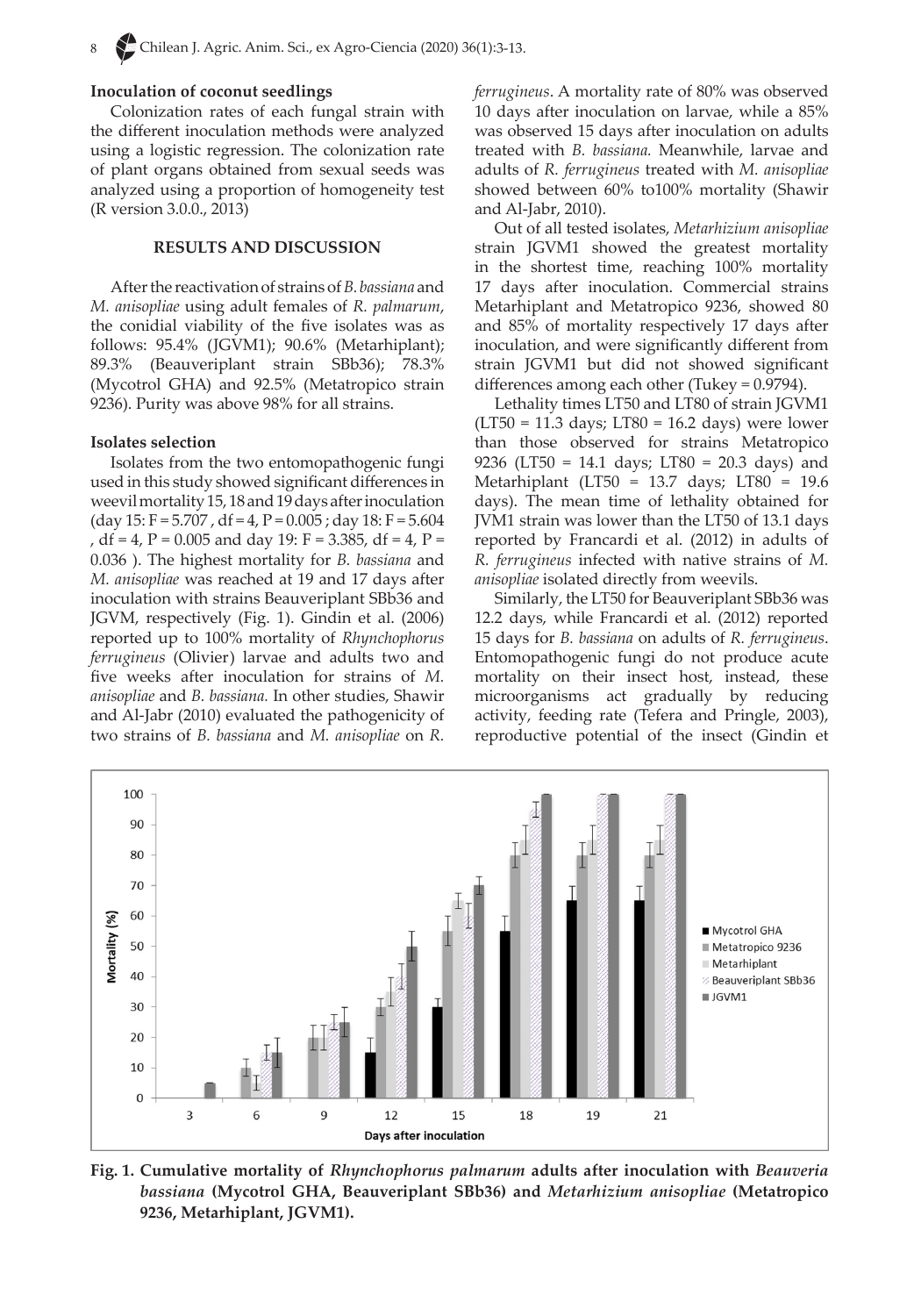al., 2006; Kaur et al., 2011) and finally death. Several authors suggest that the sources of food contaminated with entomopathogenic fungi like *B. bassiana* or *M. anisopliae* might repel the larvae and therefore reduce the feeding rate, as in the grasshopper *Stiphra robusta*, when exposed to leaves sprayed with *Metarhizium anisopliae* (Magalhães et al., 2001).

Beauveriplant SBb36 presented higher mortality than Mycotrol GHA during the evaluation period (Tukey =  $0.006$ ), reaching 100% mortality 19 days after inoculation, while the highest mortality recorded for Mycotrol reached 65% after 21 days of inoculation. The time elapsed to kill 50% and 80% of the population (LT50 and LT80) was 12.2 and 17.4 respectively for Beauveriplant SBb36; this values were significantly lower than those obtained for Mycotrol GHA (LT50 = 18.2 and LT80  $= 27.1$  days).

#### **Inoculation of plants**

The experiments in which entomopathogenic fungi were inoculated on coconut plants were carried out using the most highly virulent strains on adult weevil. For *B. bassiana* strain, Beauveriplant SBb36 and *M. anisopliae* strain JGVM1 were selected.

# **Inoculation of coconut seedlings obtained from tissue culture**

Both entomopathogens were recovered from all inoculated seedlings derived from tissue culture. Similar results were found by Akello et al. (2007) with 95% of colonization found in *in vitro* plants of *Musa* spp. inoculated with *B. bassiana*. No entomopathogenic fungi were found in seedlings inoculated with 0.1% Tween-80 (control treatment).

Of the 600 tissue fragments obtained from inoculated plants, 146 fragments (24.3%) were colonized by *B. bassiana* and *M. anisopliae*, 78 fragments (13%) presented colonization by endophytic bacteria and 46 fragments (7.7%) were colonized by other fungi. The 330 remaining fragments showed no growth of microorganisms. The colonization rate of *B. bassiana* significantly varied between plant parts ( $\chi^2$  = 27.37, df = 2,  $P = 0.000001$ . The colonization rate in petiole fragments (43%) was significantly higher than that recorded in leaves and roots (14 and 17%, respectively) (Fig. 2). The greater colonization in petioles can be due to differences in physiological and microbiological conditions within the parts of the plant. Many endophytic fungi show specificity to different parts of the plant because they are adapted to particular conditions present in tissues (Akello et al., 2007). *Metarhizium anisopliae* did not show significant differences between colonization rates in leaves, petioles and roots (20, 23 and 29%, respectively) ( $\chi^2$  = 1.4254, df = 2, P = 0.4903).

The colonization rate in petioles was significantly higher in plants inoculated with Bauveriplant SBb36 (43%) than in those inoculated with JGVM1 (23%) ( $z=2.971$ , df = 1, P = 0.0029). No differences were observed between colonization rates in roots ( $z = 1,847$ , df = 1, P = 0,064) and leaves  $(z = 1,295, df = 1, P = 0,195).$ 

 $\blacksquare$ Leaves 50  $\blacksquare$  Petioles  $\blacksquare$  Roots 40 Colonization (%) 30 20 10 0 Beauveriplant SBb36 JGVM1 Inmersion 1 h

**Fig. 2. Colonization rate of coconut plantlets obtained from tissue culture and inoculated by immersion with** *Beauveria bassiana,* **(Beauveriplant SBb36) and** *Metarhizium anisopliae***, (strain JGVM1).**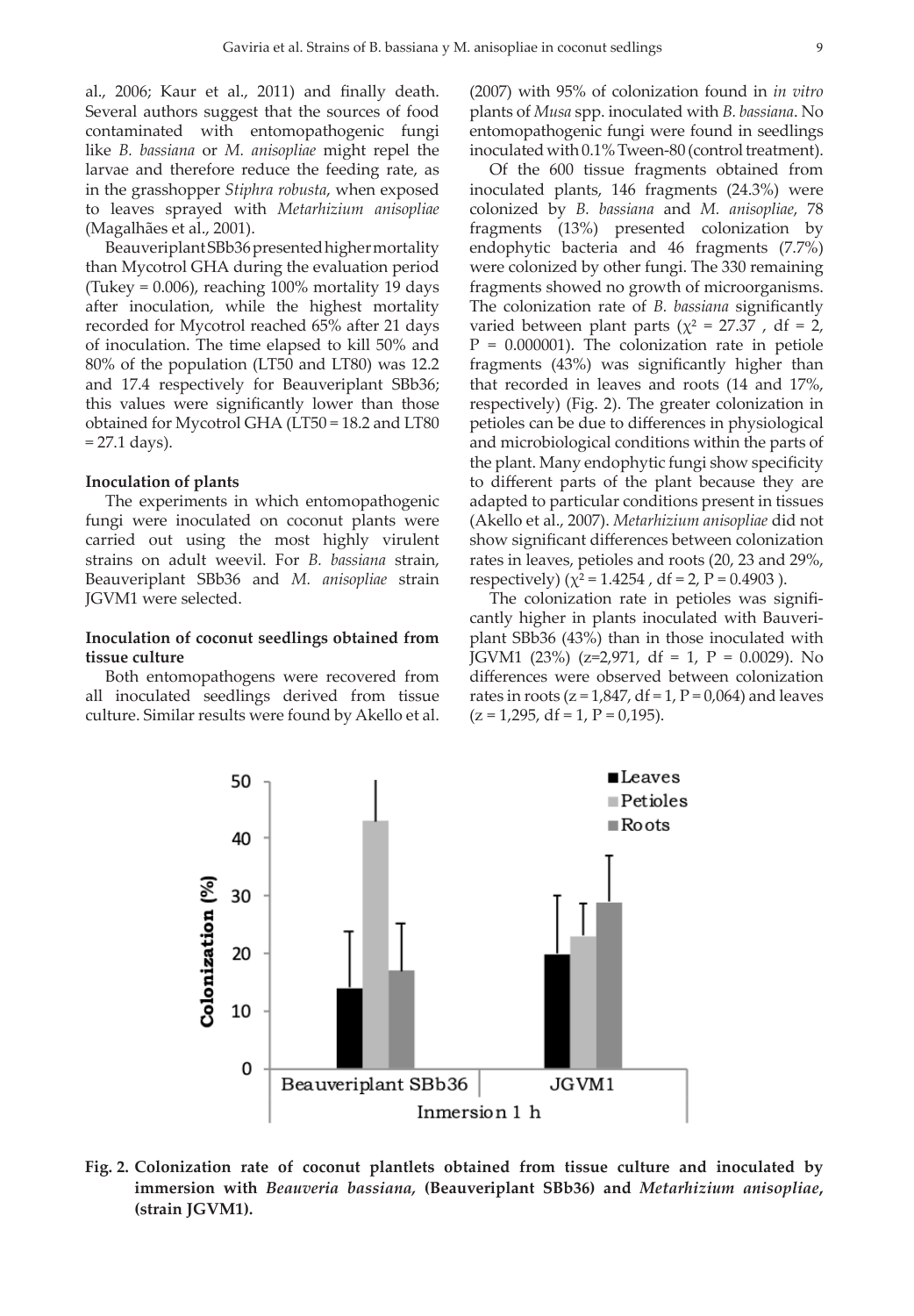### **Inoculation of seedlings germinated from coconut seeds**

All three-inoculation methods used were effective for endophytic colonization of the fungi *B. bassiana* and *M. anisopliae*. Both species were recovered from 91.6% of inoculated plants. However, there is an interaction between the plant tissue colonized and the method of inoculation used. Similar results were found by Russo et al. (2015), who found significant differences in colonization when several inoculation techniques were used in different plant organs. Colonization by foliar spraying was higher in leaves, than in petioles, stems, and roots. Colonization by stem injection was higher in stems than roots. Soil drench inoculation showed higher colonization in roots than stems. These results show that the endophytic colonization in different parts of the plant depends on the inoculation method (Fig. 3). In coffee, the highest post-inoculation recovery of *B. bassiana* occurred by direct injection of plants (Posada et al., 2007); in banana tissue cultured plants, higher colonization was obtained by dipping plants in a conidial suspension (Akello et al., 2007). On the other hand, in Opium poppy (Quesada-Moraga et al., 2006) and corn (Cherry et al., 2004) higher colonization was obtained by foliar application; and in tomato by seed coating (Ownley et al., 2008). Drench inoculation in coffee (*Coffea arabica*) plants and common bean (*Phaseolus vulgaris*) promoted the colonization of roots, while

foliar sprays promoted the colonization mainly of leaves (Posada et al., 2007, Parsa et al., 2013). In this way, the inoculation method chosen to control a pest should be directed to the place where the insect attacks inside the plant (Parsa et al., 2013). For *R. palmarum*, which mainly attacks the crown, inflorescences, petioles and stems, inoculations should be directed to these organs using the most suitable method. In this sense, the results of our study indicated that the most effective method is stem injection. Similar results were reported by Sewify et al. (2009), who used this method to inoculate a native strain of *B. bassiana* isolated from a *R. ferrugineus* cadaver in naturally infested palm trees, reducing the incidence of *R. ferrugineus* by 90% under field conditions in Egypt.

None of the plants in the control treatment showed fungal growth of any entomopathogenic fungi.

Regardless of the plant tissue evaluated, from a total of 1920 tissue fragments from inoculated plants, 11% were colonized by *M. anisopliae* (JGVM1), and 4.9% were colonized by *B. bassiana* (Beauveriplant SBb36), while 14% showed growth of endophytic bacteria and 4.3% showed growth of other fungi.

Strain JGVM1 of *M. anisopliae* inoculated by foliar spray was recovered from leaves (21.5%), petioles (26.3%) and stems (12.5%), while strain Beauveriplant SBb36 was recovered from leaves (12.5%), petioles (10%) and stems (1.25%). The



**Fig. 3. Colonization rate of coconut seedlings inoculated with** *Beauveria bassiana* **(Beauveriplant SBB36) and** *Metarhizium anisopliae* **(strain JGVM1) with different methods (foliar spraying, stem injection and application in drench.**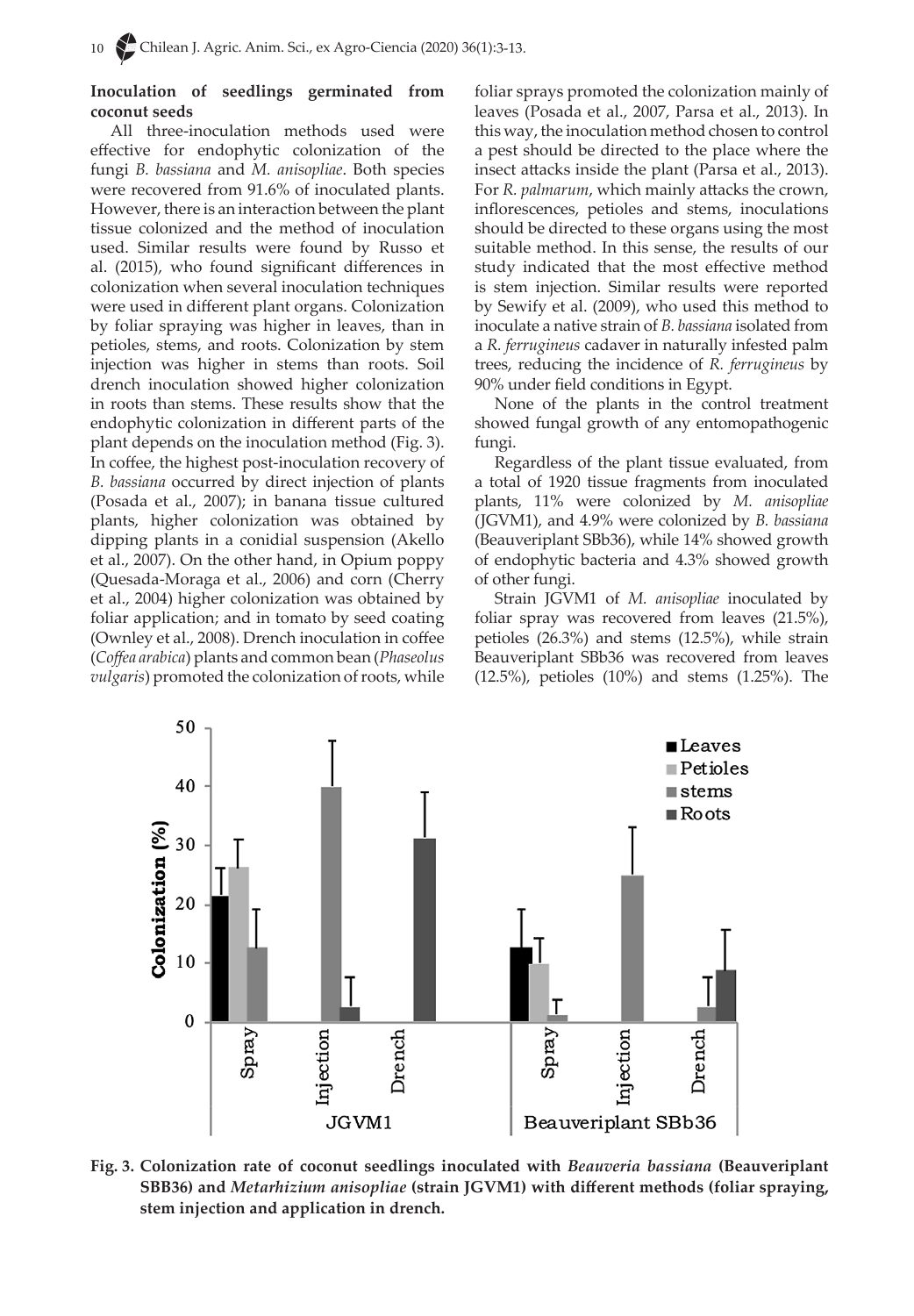method of direct injection with Beauveriplant SBb36 resulted only in stem colonization (25%), whereas strain JGVM1 colonized stems (40%) and roots (2.5%).

Finally, soil drench produced colonization only in roots (31.25%) for strain JGVM1, while Beauveriplant SBb36 colonized roots (8.75%) and stems (2.5%). These results indicate that *B. bassiana* and *M. anisopliae* can move through the plant. Similar results have been found in coffee plants inoculated with *B. bassiana* by stem injection, where the fungus was recovered from stems and roots (Posada et al*.,* 2007). Inoculation by injection of the fungus *B. bassiana* and *Lecanicillium* c.f. *psalliotae* in petioles of date palm (*Phoenix dactylifera*) indicated that the fungi can be recovered 3 cm above and below the inoculation point (Gomez-Vidal et al., 2006). Bing and Lewis (1993) found that *B. bassiana* can be recovered from other sites different from the inoculation point in corn plants. Batta (2013), found the fungus *M. anisopliae* in leaves, petioles and stems after inoculation in leaves of *Brassica napus*. The movement of the entomopathogenic fungi within the plant may be attributed to either passive transport within the xylem or the growth of the mycelium. Wagner and Lewis (2000) successfully observed the growth of hyphae of *B. bassiana* in the xylem of corn plants after inoculating the fungus through foliar spray.

Significant differences were found between Beauveriplant SBb36 and *M. anisopliae* strain JGVM1 when plants were inoculated by injection  $(z = 2.01, df = 1, P = 0.0443)$ . Similar results were found after inoculation by drench  $(z = 3.19, df =$ 1,  $P = 0.0014$ ). Both methods resulted in a higher colonization rate for strain JGVM1 (Fig. 3). No significant differences between the strains were observed when plants were inoculated by spraying  $(z = 1,463, df = 1, P = 0,143).$ 

The greater colonization of roots by *Metarhizium anisopliae* in both plants obtained from tissue culture and plants obtained from sexual seeds can be attributed to the specific association of this fungi with the rhizosphere of many plant species (Hu and St. Leger, 2002; Wyrebek et al., 2011). Hu and St. Leger (2002) reported that the rhizospheres of several plant species are potential reservoirs of *Metarhizium spp*.

### **CONCLUSIONS**

This study shows that *B. bassiana* strain Beauveriplant SBb36 and *M. anisopliae* strain JGVM1 have the ability to colonize endophytically coconut seedlings from either tissue culture or coconut seed. The two entomopathogenic fungi were recovered from inoculated plant tissues. Nonetheless, further experiments need to be conducted to determine whether inoculated seedlings induce a reaction on *Rynchophorus palmarum*, either adults or larvae, before this method could be recommended as a practical alternative to reduce the damage caused by this weevil.

### **ACKNOWLEDGEMENTS**

This research was funded by the program "Jovenes Investigadores e Innovadores Virginia Gutiérrez de Pineda" of Colciencias (Nro. 525 of 2012) and the International Center for Tropical Agriculture. Special thanks to Dr. Bernhard Löhr for his support and guidance. The authors also want to thank Alexander Medina for technical assistance in the development of this work. The information contained within this document was generated by the main author while working at the International Center for Tropical Agriculture CIAT, however, the author thanks the Colombian Agricultural Research Corporation AGROSAVIA.

### **LITERATURE CITED**

- Akello, J., T. Dubois, S.C. Gold, J. Nakavuma, and P. Paparu. 2007. *Beauveria bassiana* (Balsamo) Vuillemin as an endophyte in tissue culture banana (Musa spp.). Journal of Invertebrate Pathology 96:34-42.
- Akello, J., T. Dubois, D. Coyne, and S. Kyamanywa. 2008. Endophytic *Beauveria bassiana* in banana (Musa spp.) reduces banana weevil (*Cosmopolites sordidus*) fitness and damage. Crop Protection 27:1437–1441.
- Akello, J., T. Dubois, D. Coyne, and S. Kyamanywa. 2009. The effects of *Beauvreria bassiana* dose and exposure duration on colonization and growth of tissue cultured banana (*Musa* sp.) plants. Biological Control 49:6-10.
- Akello, J., and R. Sikora. 2012. Systemic acropedal influence of endophyte seed treatment on *Acyrthosiphon pisum* and *Aphis fabae* offspring development and reproductive fitness. Biological Control 61: 215–221. https://doi. org/10.1016/j.biocontrol.2012.02.007
- Aldana, R.C., J.A. Aldana, and O.M. Moya. 2011. Manejo del picudo *Rhynchophorus palmarum* Coleoptera: Curculionidae. Cenipalma, Bogotá, Colombia. 51 p.
- Alvarez, E., C.A. Ospina, J.F. Mejía, y G. Ceballos 2005. Caracterización morfológica, patogénica y genética del agente causal de la antracnosis (*Colletotrichum gloeosporiodies*) en guanábana (*Annona muricata*) en el Valle del Cauca. Fitopatologia Colombiana 28(1):1-8.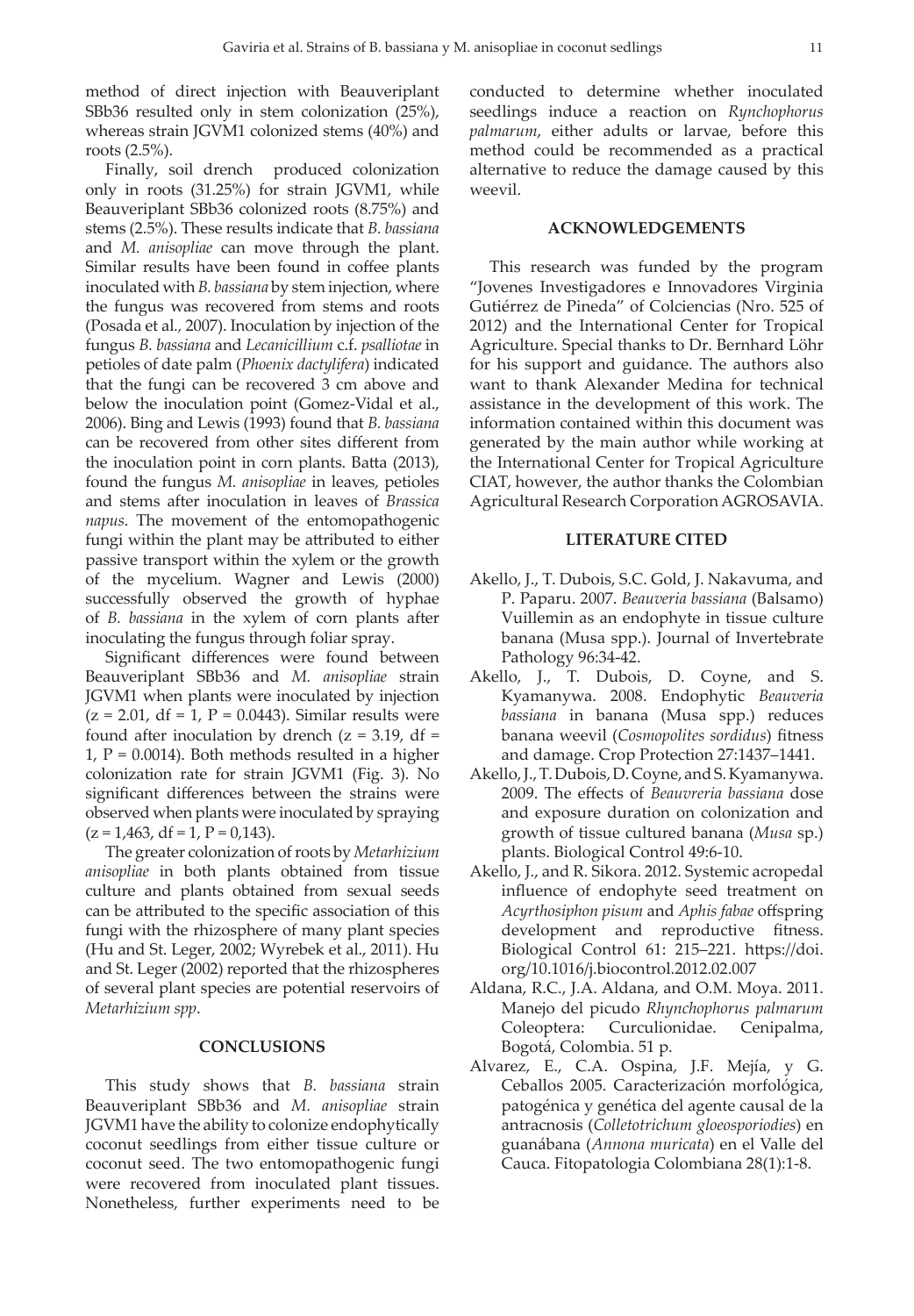- Azevedo, J.L., W.J. Maccheroni, J.O. Pereira, and W.L. Araújo. 2000. Endophytic microorganisms: a review on insect control and recent advances on tropical plants. Electronic Journal Biotechnology 3:40-65.
- Barnett, H.L., and B.B. Hunter. 1998. Illustrated genera of imperfect fungi. 240 p. 3a. ed. American Phytopathological Society, Saint Paul, Minnesota, U.S.A
- Batta, Y.A. 2013. Efficacy of endophytic and applied *Metarhizium anisopliae* (Metch.) Sorokin (Ascomycota: Hypocreales) against larvae of *Plutella xylostella* L. (Yponomeutidae: Lepidoptera) infesting *Brassica napus* plants. Crop Protection 44:128- 134.
- Bing, L.A., and L.C. Lewis. 1993. Occurrence of the entomopathogen *Beauveria bassiana* (Balsamo) Vuillemin in different tillage regimes and in *Zea mays* L. and virulence towards *Ostrinia nubilalis* (Hübner). Agriculture, Ecosystems & Environment 45:147-156.
- Bruck, D.J. 2005. Ecology of *Metarhizium anisopliae* in soilless potting media and the rhizosphere: implications for pest management. Biological Control 32:155–163.
- Cherry, A., A. Banito, D. Djegui, and C. Lomer.2004. Uppression of the stem-borer *Sesamia calamistis* (Lepidoptera; Noctuidae) in maize following seed dressing, topical application and stem injection with African isolates of *Beauveria bassiana*. International Journal of Pest Management 50:67-73.
- Eeuwens, C.J. 1976. Mineral requirements for growth and callus initiation of tissue explants excised from mature coconut palms (*Cocos nucifera*) and cultured in vitro. Physiologia Plantarum 36:23-28.
- Francardi, V., C. Benvenuti, P.F. Roversi, P. Rumine, and G. Barzanti. 2012. Entomopathogenicity of *Beauveria bassiana* (Bals.) Vuill. and *Metarhizium anisopliae* (Metsch.) Sorokin isolated from different sources in the control of *Rhynchophorus ferrugineus* (Olivier) (Coleoptera Curculionidae). Redia 95:49-55.
- Garcia, J.E., J.B. Posadas, A. Perticari, and R. Lecuona. 2011. *Metarhizium anisopliae* (Metschnikoff) Sorokin promotes growth and has endophytic activity in tomato plants. Advances in Biological Research 5(1):22-27.
- Gindin, G., S. Levski, I. Glazer, and V. Soroker. 2006. Evaluation of the entomopathogenic fungi *Metarhizium anisopliae* and *Beauveria bassiana* against the red palm weevil *Rhynchophorus ferrugineus*. Phytoparasitica 34(4):370-379.
- Goettel, M.S., and G.D. Inglis. 1997. Fungi: Hyphomycetes. Manual of Techniques in Insect Pathology. L.A. Lacey (ed.). p. 213-249. Academic Press, San Diego, USA.
- Gómez-Vidal, S., L.V. Lopez-Llorca, H.B. Jansson, and J. Salinas. 2006. Endophytic colonization of date palm (*Phoenix dactylifera* L.) leaves by entomopathogenic fungi. Micron 37:624-632.
- Greenfield, M., M. Gómez-jiménez, V. Ortiz, F.E. Vega, M. Kramer, and S. Parsa, 2016: *Beauveria bassiana* and *Metarhizium anisopliae* endophytically colonize cassava roots following soil drench inoculation. Biological Control 95:40-48.
- Hu, G., and R. St. Leger. 2002. Field studies using a recombinant mycoinsecticide (*Metarhizium anisopliae*) reveal that it is rhizosphere competent. Applied and Environmental Microbiology 68(12):6383-6387.
- Humber, R.A. 1997. Fungi: Identification. p. 153- 185. In L.A. Lacey (ed.) Manual of Techniques in Insect Pathology. Academic Press. New York, USA.
- Jaber, L.R., and Ownley, B.H. 2017. Can we use entomopathogenic fungi as endophytes for dual biological control of insect pests and plant pathogens?. Biological Control 116. 10.1016/j.biocontrol.2017.01.018
- Jaber, L.R. 2015. Grapevine leaf tissue colonization by the fungal entomopathogen *Beauveria bassiana* s.l. and its effect against downy mildew. BioControl 60:103-112.
- Jaronski, S.T. 2010. Role of fungal ecology in the inundative use of entomopathogenic fungi. BioControl 55:159–185.
- Kabaluk, J.T., M.S. Goettel, J.D. Ericsson, M.A, Erlandson, R.S. Vernon, S. Jaronski, et al.. 2007. Promise versus performance: Working toward the use of *Metarhizium anisopliae* as a biological control for wireworms. IOBC-WPRS Bulletin 30:69-76.
- Kaur, S., H.P. Kaur, K. Kaur, and A. Kaur. 2011. Effect of different concentrations of *Beauveria bassiana* on development and reproductive potential of *Spodoptera litura* (Fabricius). Journal of Biopesticides 4:161-168.
- Löhr, B., A.A. Vásquez-Ordóñez, L.A. Becerra. 2015. *Rhynchophorus palmarum* in disguise: Undescribed polymorphism in the "Black" Palm Weevil. PLoS ONE 10(12): e0143210. https://doi.org/10.1371/journal.pone.0143210
- Magalhães, B.P., M.R. De Faria, M. Lecoq, F.G. Schmidt, J.B. Silva, and H.S. Frazao. 2001. The use of *Metarhizium anisopliae* var. acridum against the grasshopper *Rhammatocerus schistocercoides* in Brazil. Journal Orthoptera Research 10:199-202.